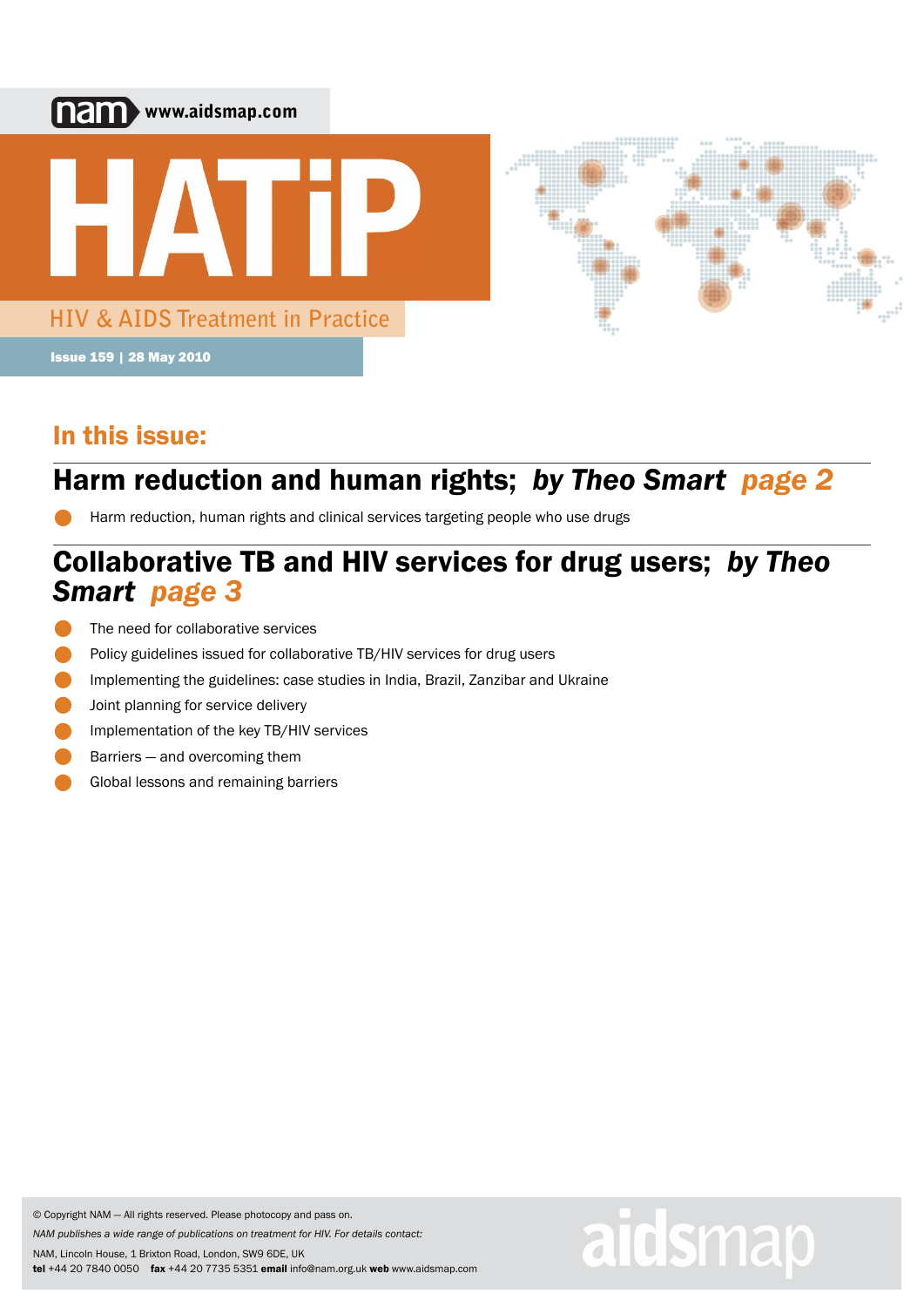# Harm reduction and human rights

### By Theo Smart

# Harm reduction, human rights and clinical services targeting people who use drugs

"Harm reduction for people who use drugs has reached the tipping point - we have solid scientific evidence that shows combination harm reduction prevents new infections. Combining oral substitution therapy [for people who inject opioids], HIV and tuberculosis (TB) treatment stabilizes the lives of the drug user, prevents illness and lowers community viral load. Reaching zero new HIV infections amongst drug users is not a dream, it is a reality — it is happening right now in countries with the full-scale programmes," said Michel Sidibé, Executive Director of UNAIDS, at the keynote address of Harm Reduction 2010, the 21st annual conference of the International Harm Reduction Association held in Liverpool from April 25-29th. "But despite of the proof, the policy and the politics, we still have a long way to go."

 Indeed, reports released at the conference described how essential services for people who use drugs have very limited coverage, are dramatically under-funded, and that a number of countries particularly in the Asia Pacific region are detaining people who use drugs, purportedly for compulsory drug treatment, although they offer little other than cold-turkey detox, forced labour and inhumane living conditions.

#### **Background**

 With the World AIDS Conference being held in Vienna this year, 'next-door' to Eastern Europe (where some of the world's fastest growing HIV epidemics are being driven through the use of contaminated drug injecting equipment), the prevention, treatment and care needs of people who use drugs have moved up the international HIV agenda.

 Globally, around 3 million out of the estimated 15.9 million people who inject drugs are believed to be HIV infected, and along with HIV there are increased risks of hepatitis (B & C), TB and multi-drug resistant TB (especially among people who have been incarcerated).1 However, "in Eastern Europe, 57% of all new infections occur among injecting drug users," said Sidibé. Over the last decade in Russia, the number of HIV infected people has increased tenfold from an estimated 100,000 to one million. In Bangladesh, 90% of new HIV cases are linked with injecting drug use. Meanwhile, drug injecting is becoming more common in new parts of globe, such as East Africa, where there is a risk it could fuel new concentrated epidemics.

 However, many countries have been able to curb HIV transmission among people who use drugs through harm reduction —a public health strategy that focuses on reducing the harmful health, social and economic consequences of using drugs rather than on the prevention of drug use itself. Examples include adequately resourced clean syringe/needle exchange programmes which reduce the risk of transmitting blood borne infections, and oral opioid substitution therapy (OST), which gives people a much safer alternative to injecting.

 Michael Bartos, also of UNAIDS, described some of the evidence documenting the effectiveness of harm reduction on the ground. "The most recent UNAIDS Global Report showed the Netherlands with only six new HIV infections amongst drug users. If you look at Australia's national HIV surveillance, they found only three new HIV

infections from a thousand drug users attending STI clinics. Portugal, with Western Europe's most severe HIV epidemic amongst drug users, has seen new HIV infections halved since it introduced comprehensive health and harm reduction including needle exchange to its drug policies a decade ago," he said.

#### Poor coverage

 UNAIDS, WHO and the United Nationals Office on Drugs and Crime (UNODC) have endorsed a package of interventions for drug users, with nine essential elements of a comprehensive response.<sup>2</sup> These include: needle and syringe programmes (NSP); OST; antiretroviral therapy; HIV counselling and testing; prevention and treatment of sexually transmitted infections (STIs); condom programmes for drug users and their sexual partners; targeted information, education and communication (IEC); prevention, diagnosis and treatment of viral hepatitis and TB. Subsequently, WHO released a technical guide to help countries scale up these services at a level that might be expected to have a public health impact.3 Preliminary data suggest that a growing number (93) of countries and territories now support harm reduction.

 "But still only a minority of countries are actually delivering these services to the scale that is required to reduce HIV transmission," according to Dr Bradley Mathers of the Reference Group to the UN on HIV and Injecting Drug Use, and the University of New South Wales, who presented the findings of a global systematic review into how well countries are meeting the targets relating to the first three elements of the comprehensive package.4, 5

 Overall, only 22 sterile needles are being distributed per drug user per year; for every 100 people who inject drugs around the world, only eight are receiving OST and for every 100 people who inject drugs living with HIV, only four are receiving ART.

 "It is unacceptable that on average, each injecting drug user gets less than two clean needles per month or that so few drug users are on substitution treatment. It is unacceptable that only 4 percent of injecting drug users living with HIV are on HIV treatment, and that curable and preventable TB, remain a common killer of drug users," said Sidibé.

### Underfunding

 "It is a pretty dismal result," said the following speaker, Professor Gerry Stimson, outgoing executive Director of the International Harm Reduction Association. "We know there are many obstacles to implementing harm reduction, including ignorance by governments, antipathy to drug users, massive over-investment in criminal justice approaches to drugs, legal barriers to harm reduction interventions, for example in some countries where it is illegal to prescribe methadone; and the undervalued place people who use drugs hold in society, and by association, those who work with them. These obstacles go hand in hand with a lack of investment."

 In fact, the world's investment in harm reduction and HIV prevention for people who inject drugs is less than 3 cents per day per injector, or US \$13 per year, according to a new report from the International Harm Reduction Association (IHRA).6 This represents only one twentieth of the recommended \$3.2 billion needed to implement comprehensive package of interventions.

 In 2007 approximately \$160 million was invested in HIV-related harm reduction in low and middle-income countries, about 90% of which came from international donors (most notably the Global Fund). "This figure is similar to the amount spent on President Obama's inauguration," said Professor Stimson, who also pointed out that private funders, such as the Gates Foundation, are contributing next to nothing to harm reduction.

 "Not enough money is being spent on harm reduction. The goal of universal access to HIV prevention, treatment, care by 2010 is

# aidsmap

*NAM publishes a wide range of publications on treatment for HIV. For details contact:*

NAM, Lincoln House, 1 Brixton Road, London, SW9 6DE, UK

<sup>©</sup> Copyright NAM — All rights reserved. Please photocopy and pass on.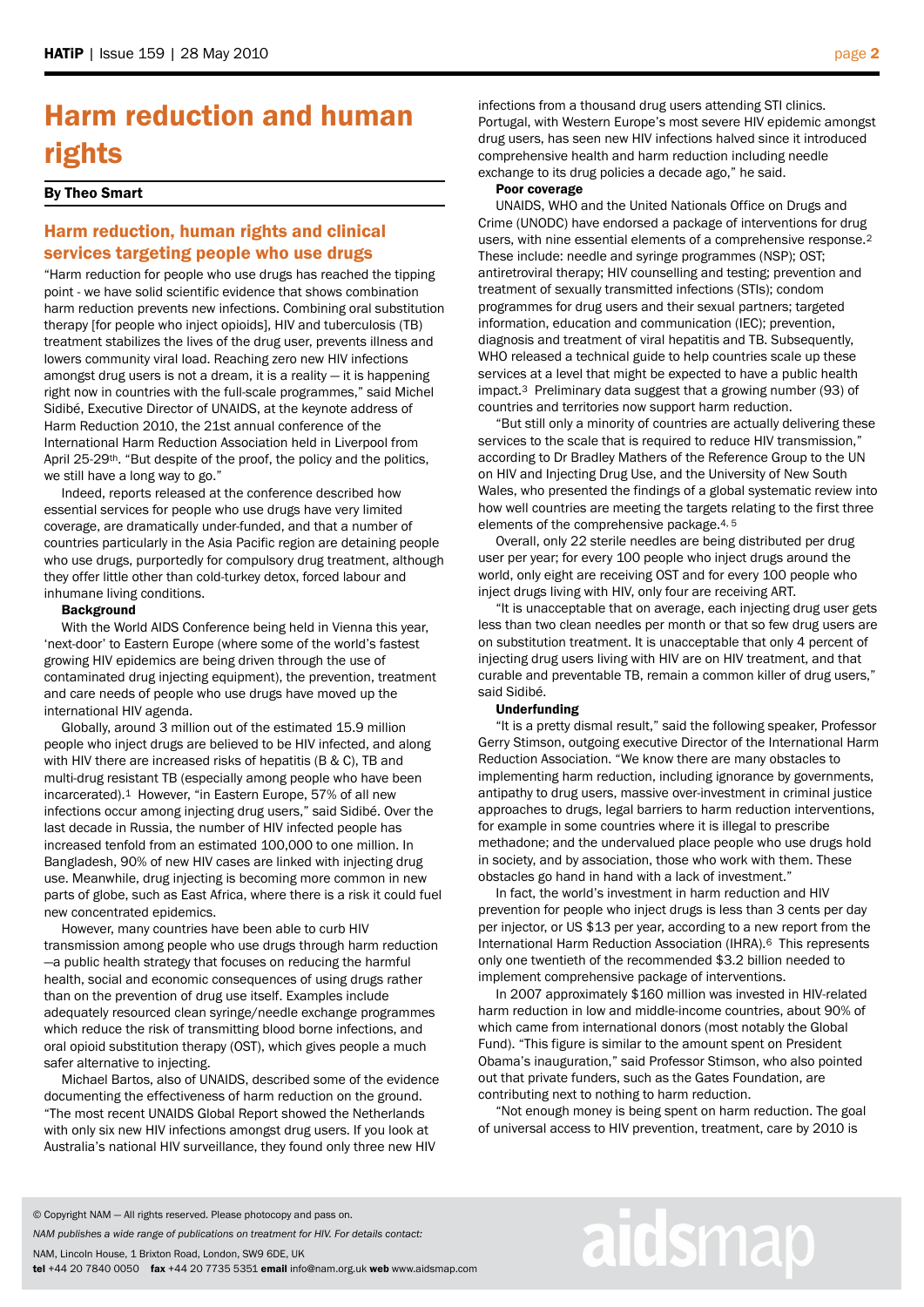nowhere being met for people who use drugs and at the current rate of progress it will never be met," he said.

 Not only is it inequitable to neglect the prevention needs of drug users, it is also wasteful at a time when funding for treatment and care shows few signs of expanding. The IHRA report points out that prevention of HIV is much cheaper than treatment of HIV/AIDS. For example, in Asia it is estimated that the comprehensive package of HIV-related harm reduction interventions costs \$39 per disability-adjusted life-year saved, whereas antiretroviral treatment

costs approximately \$2,000 per life-year saved.

The report makes seven key recommendations:

1. More global resources are needed for harm reduction;

 2. Resources for harm reduction and HIV services for people who use drugs should be proportionate to need within countries;

 3. Donors should set targets for the proportion of global spending going to HIV related harm reduction, with 20% of global prevention funds going to harm reduction;

 4. Global expenditure on harm reduction must be properly monitored by UNAIDS and NGOs;

 5. Better estimates are required of the resources needed for HIV-related harm reduction;

 6. New ways of delivering harm reduction services may be needed;

 7. A global Community Fund for Harm Reduction should be established to advocate for increased resources for harm reduction.

#### Criminalisation and detention

 Finally, there was a call to put an end to the ongoing arrest and detention of people who use drugs.

 "The UN Reference Group on HIV and drug use has drawn attention to the scale of drug detention - in some countries there are more than ten times as many drug users detained in drug centers than receiving any form of treatment or prevention service. Yet many of these centres operate with no due legal process and no effective drug treatment, with the result that when users are released, they almost invariably return to drug use. Inhumane conditions, and the failure to respect the most basic of legal rights, cannot be excused," said Bartos.

 "The 'war on drugs' is a war on drug users and its fuelling the HIV epidemic, making public health responses much more difficult," said Alvaro Bermejo, Executive Director of the International HIV/AIDS Alliance.

 "Criminalising drugs and criminalising drug users causes considerable harms, serves as a barrier to public health objectives and has no discernible purpose other than to punish. A reassessment of the international drug control system is way, way overdue," said Prof Stimson.

 "Protective laws and policies for people living with HIV and people most at risk of infection are essential in promoting effective HIV prevention, treatment, care and support for people who inject drugs," according to a Joint Position Statement on Detention Centres for "Drug Treatment" put out during the conference by the Global Network of People living with HIV (GNP+) and The International Network of People who Use Drugs (INPUD). "The human rights to due process, freedom from arbitrary detention, and medically and ethically acceptable health services on a voluntary basis are the most effective means of preventing HIV and other diseases."

 "Harm reduction is a much more effective approach to addressing HIV and drug use. It means drug users can prevent HIV transmission and live positively. It's time to move away from the detention centre system and to provide services for users in their communities and in government health clinics so they can see them as places where they can get help and not be badly treated," said Bermejo.

 "We must be prepared to speak out about human rights abuses wherever they occur. The crimes which are being committed today in the name of 'Drug Detention' must be renounced," said Sidibé. "So I have made the call to decriminalise drug users as one of my main efforts as UNAIDS Executive Director."

# References

[1] Mathers B.M. et al. *Global epidemiology of injecting drug use and HIV among people who inject drugs: a systematic review*. The Lancet (online edition).

[2] WHO. Improving quality assurance in HIV prevention, WHO report to the UNAIDS Reference Group on Developing Minimum Quality Standards for HIV Prevention Interventions, Geneva, 2008..

[3] World Health Organization, WHO, UNODC, UNAIDS Technical Guide for Countries to set Targets for Universal Access to HIV Prevention, Treatment and Care for Injecting Drug Users. Geneva: World Health Organization, 2009. [4] Mathers B et al. How successful have global efforts to expand HIV prevention for IDUs been. Results of a global systematic review. Harm Reduction 2010, Liverpool.

[5] Mathers BM et al. HIV prevention, treatment, and care services for people who inject drugs: a systematic review of global, regional, and national coverage. Lancet 375(9719):1014-28, 2010.

[6] Stimson G et al. Three Cents a day is not enough: Resourcing HIV-related Harm Reduction on a Global Basis. International Harm Reduction Association, 2010.

[http://www.idpc.net/sites/default/files/library/IHRA\\_3CentsReport.pdf](http://www.idpc.net/sites/default/files/library/IHRA_3CentsReport.pdf)

# Collaborative TB and HIV services for drug users

## By Theo Smart

*This edition of HATIP is kindly supported by the Stop TB Department of the World Health Organization.*

 *This article is based on interviews and research carried out during site visits sponsored by the World Health Organization. Any views expressed in the article are the author's own, and do not reflect the policy of the World Health Organization.*

# The need for collaborative services

Trying to get access to essential healthcare services can be tremendously difficult for a person who uses drugs. Stigma and discrimination can make this marginalized population feel shunned and unwelcome in healthcare facilities. At other times, healthcare staff or systems may unintentionally place barriers in the way of access, such as requiring advance scheduling of visits (it can be hard to keep appointments when living on the street, or trying to get one's next 'fix').

 The problem is compounded when people have several illnesses at the same time. In many settings, drug users must visit separate clinics run by separate health services. Often people using drugs who have both TB and HIV are shunted from one clinic to the next with each clinic saying that they should first be getting treatment somewhere else.

 Another common problem is when national TB programmes require that a drug user with TB be an inpatient in order to get TB medication. Again, when facing withdrawal symptoms, staying confined in the hospital can seem next to impossible. TB programmes generally have not offered treatment for drug dependency in the TB facility, so the client must make an

#### © Copyright NAM — All rights reserved. Please photocopy and pass on.

*NAM publishes a wide range of publications on treatment for HIV. For details contact:*

NAM, Lincoln House, 1 Brixton Road, London, SW9 6DE, UK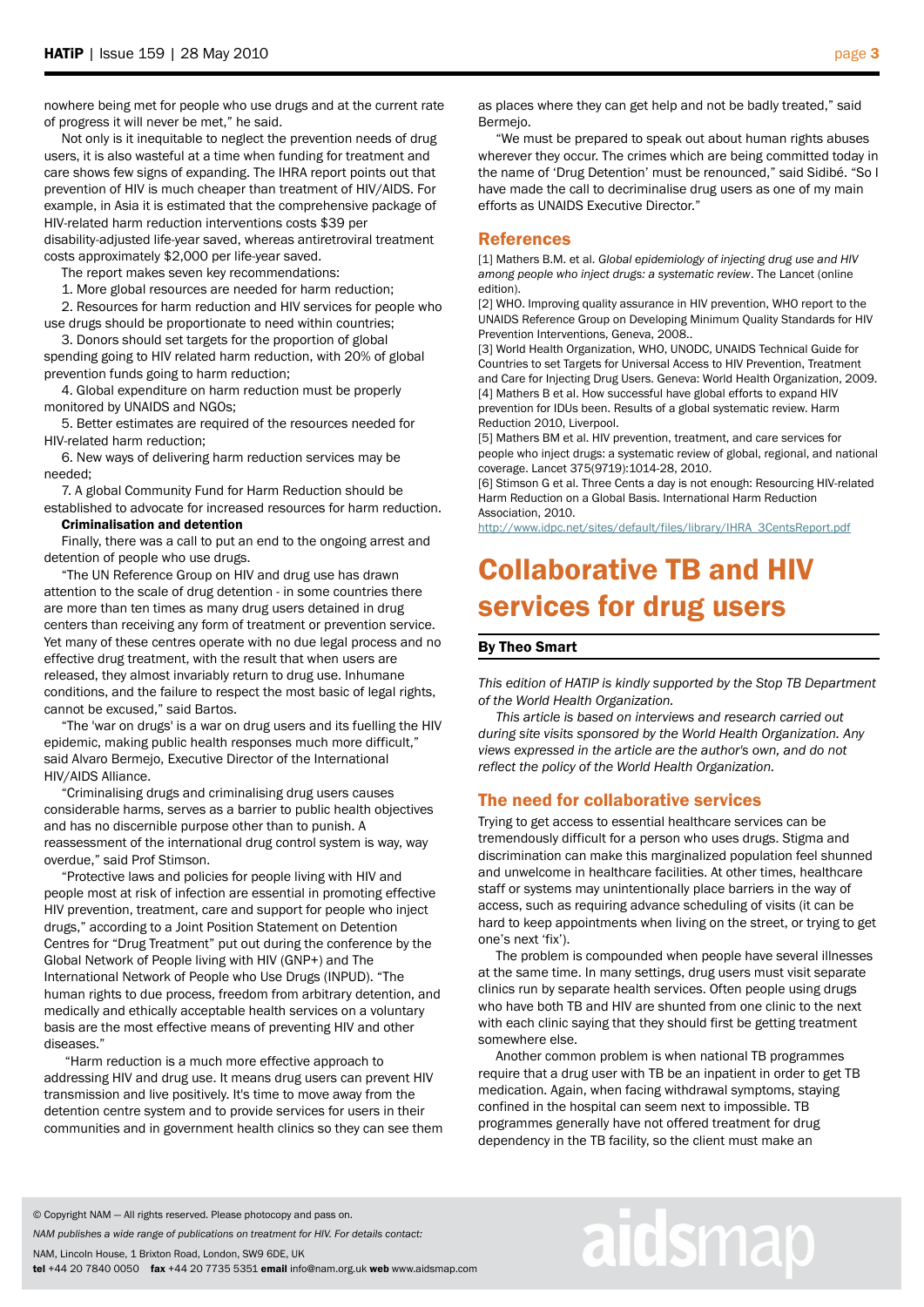impossible choice between having their TB treated and relapsing in which case they are likely to discontinue their TB medication anyway.

 Some countries require healthcare workers to report people who use drugs to the authorities, leading to their arrest, forced detoxification and possible sentencing to a prison or labour camp. Making matters worse, these camps or prisons may be unsafe living environments where infections such as TB are frequently spread.

 These barriers to care don't just threaten the health and lives of the drug user and his or her family, they can have important consequences for the wider community and the public system because delays receiving appropriate care means more onward transmission of HIV, TB and other infections, as well as higher healthcare costs when a person presents with more advanced illness.

 The high risk of HIV among people who share contaminated equipment to inject drugs is well established — and the scale of the problem is substantial. Most recent estimates are that there are 11-22 million people globally who currently inject drugs, while around 3 million (range 0.8 to 6.6 million) people who currently inject or previously injected drugs are estimated to be infected with HIV accounting for roughly 10% of the 33 million people living with HIV worldwide. However, in many countries in Eastern Europe and Central Asia, injecting drug use drives the epidemic, with people who inject drugs (PWID) making up more than 60% of the people living with HIV — and recent data suggest that the problem is growing in East Africa as well. Moreover, there are millions of other people who don't inject drugs but whose drug use (smoking heroin, crack, sniffing or smoking methamphetamines) is nonetheless associated with behaviours that put them at a much higher risk of HIV and other illnesses than people in the general population.

 HIV activism and the international response to AIDS have encouraged programmes in some countries to at least begin to tackle the HIV-related risks of drug use. But other conditions that commonly affect drug users, such as hepatitis and TB have received much less attention.

 But people using drugs are estimated to have at least a 10-30 fold increased risk of TB. Being incarcerated increases the risk by 10 to 50 times, because overcrowded prisons with inadequate air circulation and poor health services serve as reservoirs for the disease. Coinfection with HIV increases a person's lifetime risk of developing TB to around 5-10%. There is also increasing evidence that drug use is closely associated with the growing epidemic of multidrug resistant (MDR) TB.

 TB is the leading cause of death among people with HIV in most of the world — and there is good reason to believe this may also be especially true for drug users with HIV.

# Policy guidelines issued for collaborative TB/HIV services for drug users

But TB is treatable and preventable so the poor outcomes both for the person using drugs and for the health system are unnecessary and avoidable. To help make certain that people using drugs, including those in prison, receive appropriate TB/HIV care, in 2008, the WHO, UNAIDS and the UN Office on Drugs and Crime (UNODC) released the new *Policy Guidelines for Collaborative TB and HIV Services for Injecting and Other Drug Users — An Integrated Approach.* The policy contains thirteen primary recommendations under three categories: 1) joint planning of services 2) key collaborative services to be delivered and 3) overcoming barriers to care (see box for summary).

 Summary of Guidelines for Collaborative TB and HIV Services for Injecting and Other Drug Users

| Joint planning                                                                                                                                                                                                                                                                                                                                                                                                                                                                                                                                                                                                                                                                               | <b>Key interventions</b>                                                                                                                                                                                                                                                                                                                                                                                                                                                                                                                                                                                                                                                                                                                              | <b>Overcoming barriers</b>                                                                                                                                                                                                                                                                                                                                                                                                                                                                                                                                                                                                                                                                                                                                             |
|----------------------------------------------------------------------------------------------------------------------------------------------------------------------------------------------------------------------------------------------------------------------------------------------------------------------------------------------------------------------------------------------------------------------------------------------------------------------------------------------------------------------------------------------------------------------------------------------------------------------------------------------------------------------------------------------|-------------------------------------------------------------------------------------------------------------------------------------------------------------------------------------------------------------------------------------------------------------------------------------------------------------------------------------------------------------------------------------------------------------------------------------------------------------------------------------------------------------------------------------------------------------------------------------------------------------------------------------------------------------------------------------------------------------------------------------------------------|------------------------------------------------------------------------------------------------------------------------------------------------------------------------------------------------------------------------------------------------------------------------------------------------------------------------------------------------------------------------------------------------------------------------------------------------------------------------------------------------------------------------------------------------------------------------------------------------------------------------------------------------------------------------------------------------------------------------------------------------------------------------|
| Service delivery will have<br>to be planned to make<br>certain that drug users<br>can access the services<br>they need when and<br>where they need them:<br>Multisectoral<br>coordination of TB and<br>HIV services for drug<br>users at the local and<br>national level.<br>including health and<br>criminal justice<br>authorities<br>National plans with<br>roles and<br>responsibilities of<br>service providers.<br>monitoring and<br>evaluation<br>Staff training to build<br>effective teams with<br>adequate numbers of<br>personnel trained to<br>work with drug users<br>Operational research<br>on how collaborative<br>TB/HIV services can<br>be best provided for<br>drug users | Services to reduce the<br>burden of TB and HIV<br>among drug users<br>TB infection control in<br>congregate settings<br>including healthcare<br>facilities and prisons.<br>Case-finding protocol<br>for TB and HIV for any<br>facility or organisation<br>working with drug<br>users.<br>Ensure access to all<br>appropriate<br>treatments for drug<br>users (TB therapy,<br>antiretroviral therapy.<br>treatment for STDs,<br>hepatitis B or C & drug<br>dependency) in<br>accordance with<br>guidelines<br>Isoniazid preventive<br>therapy (IPT) to<br>prevent active TB in<br>drug users living with<br>HIV once active TB is<br>reasonably excluded<br><b>Comprehensive HIV</b><br>prevention services for<br>drug users and health<br>care staff | HIV, TB treatment<br>programmes and services<br>for drug users can<br>organise themselves to<br>overcome the many<br>barriers, such as stigma<br>from health workers, law<br>enforcement personnel<br>and social service<br>workers, which contribute<br>to much poorer health<br>outcomes among drug<br>users.<br>Ensure universal<br>access to TB and HIV<br>prevention, treatment<br>and care as well as<br>drug treatment<br>services* for drug<br>users: One stop, if<br>possible<br>Provide equivalence of<br>care to prisoners and<br>continuity of care on<br>discharge<br>Treatment adherence<br>support tailored to the<br>specific needs of drug<br>$users*$<br>Make certain<br>co-morbidities are not<br>used as reasons to<br>deny TB or HIV<br>treatment |

 \*For people who inject heroin or other opioids, opioid substitution therapy (OST) plays a role both as HIV prevention, and as an aid to adherence in people on HIV or TB treatment.

# Implementing the guidelines: case studies in India, Brazil, Zanzibar and Ukraine

But it is up to people working at the country level to take these guidelines and move them from paper to practice. Naturally, the approach to implementation may vary somewhat from region to region depending upon how health systems are structured, local resources and other factors.

 In order to see how the guidance for collaborative TB and HIV services for people who use drugs can be put into action on the ground, a series of case studies was conducted, supported by WHO. Four very different locations were selected that were known to be trying to improve access to health services for people using drugs, and that had very different epidemics, characteristics, and cultures: Zanzibar, India, Ukraine and Brazil.

 The case studies are not exhaustive, but were rather meant to draw attention to the challenges and potential solutions to improving access to TB/HIV care for people using drugs that are being explored in each setting in the hope that these may provide some best practice insights for advocates and policy makers in similar situations. The project involved site visits and unstructured in depth interviews with policy makers, healthcare providers and people who use drugs.

© Copyright NAM — All rights reserved. Please photocopy and pass on.

*NAM publishes a wide range of publications on treatment for HIV. For details contact:*

NAM, Lincoln House, 1 Brixton Road, London, SW9 6DE, UK

tel +44 20 7840 0050 fax +44 20 7735 5351 email info@nam.org.uk web www.aidsmap.com

# aidsmap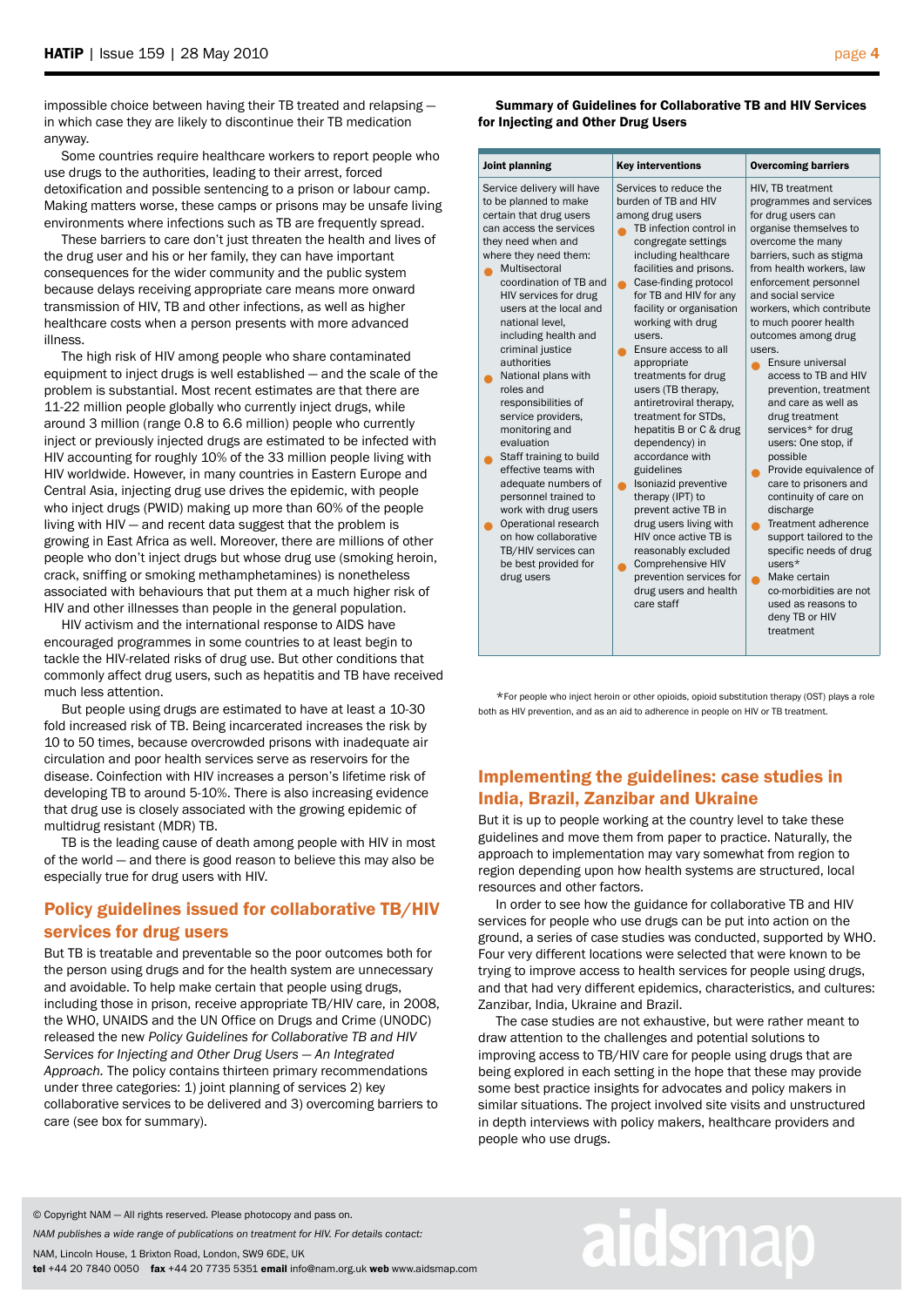#### Zanzibar

 Zanzibar, a semi-autonomous archipelago that is part of the United Republic of Tanzania, sits along the old Indian Ocean trade routes that are now being used to smuggle heroin from Afghanistan to the West. Like in many countries in this region, Zanzibar has a growing number of people that have recently begun to use heroin. Currently, there are estimated to be between 4000 to 6000 people who inject drugs, but as there are only 1.4 million people living on the islands, this represents a substantial burden affecting many families. Around 60% of the population are unable to find employment and poverty increases vulnerability to the drug trade in Zanzibar.

 At the same time, Zanzibar is a very conservative Islamic society with a much lower prevalence of HIV than on the mainland. However, there are concentrated HIV epidemics in the most-at-risk populations (MARPs): people who use drugs, men who have sex with men (MSM) and sex workers. Estimating the actual size of the burden of HIV in these groups is difficult — MARPs are particularly hard to reach in Zanzibar — many members of these groups fear arrest and sentences can be harsh. However, one recent respondent driven sampling (RDS) survey found that 16% or more of people injecting drugs in the islands are HIV-infected.

 Zanzibar was selected for the case study because international and local NGOs and the local government have partnered to launch the 'United for Risk Reduction and AIDS Prevention (URRAP) programme that is trying to identify drug users and link them to clinical facilities where TB/HIV services are being integrated. After a small grant was secured to fund activities and partners identified, the project began with the development of M&E tools, extensive training of community workers, community sensitization and community mapping.

 Presently, with the exception of HIV screening, clients are linked to clinical services by accompanied referral. As of yet, there is no opioid substitution therapy (OST) available for people who use drugs in Zanzibar although there are plans to pilot it at a later date. Notably, the TB programme is not yet formally involved in activities targeting people using drugs.

#### India

 With the many voices calling for better health services in India, it can be difficult for people who use drugs to get their issues heard. For instance, India is the country with the greatest TB burden in the world: 1.9 million new cases per year, and about 400 million people with latent TB infections. It also has one of the largest absolute numbers of people living with HIV — although only 0.36% of the general population are infected, that adds up to 2.3 million people. However, India is making great strides in combating these illnesses, though there are major differences between the structures of the national TB programmes (RNTCP) and the national AIDS programme (NACO) which affect how accessible their services are.

 RNTCP is widely decentralised — one does not need to go to a TB hospital for TB treatment. However, there are far fewer sites providing HIV services. NACO has set up more specialised sites for HIV testing (thousands of them, usually within other larger health facilities), and a few hundred sites to provide HIV care. In the last couple of years, the national AIDS programme (NACO) and the national TB programme (RNTCP) have begun introducing most collaborative TB/HIV activities. Nevertheless, there is a strong bias against drug users, and without special assistance, it would be difficult for drug users to access any of these health services.

 Close to opium-producing regions of the world, there is a long history of drug use in India, although there are distinct regional differences. Several years ago, a study suggested that there were about 2 million people using heroin or synthetic opioids — most were chasing (smoking) or snorting heroin. At present, it is estimated that there are currently close to 200,000 people who are injecting drugs, either heroin or a mix of pharmaceuticals, although people often switch from smoking to injecting depending upon drug availability.

 People using drugs in India face a number of health risks: in addition to the risks of acquiring HIV or hepatitis C from sharing contaminated drug injecting equipment, studies suggest that men using drugs are much more likely to frequent sex workers and to not use condoms when having sex. In addition, people using drugs are at high risk of being imprisoned in India, and this compounds their risk of being exposed to TB, or blood-borne diseases — some studies from India report as many as 30 inmates sharing one needle to inject drugs in prison. Recent data suggest that the HIV prevalence among people who inject drugs is 9.19% in India. The burden of tuberculosis and MDR-TB among drug users is unknown.

 However, India is also rolling out "targeted interventions" for people who inject drugs. These are community-based services (often staffed by people who use or formerly used drugs) with government providing financial and technical support. The 'targeted interventions' (TIs) take a harm reduction approach to HIV prevention (including free syringes and needle exchange), offer limited clinical services at drop-in centres (STD screening and treatment, treatment of abscesses), and sometimes OST. Clients are linked to other services via accompanied referrals. Some of the TIs are now also offering some limited TB/HIV services. However, human and financial resource constraint limits the number and coverage of services.

#### Ukraine

 People using drugs make up the majority of the estimated 440,000 people living with HIV in Ukraine. Currently, there are between 325,000 and 425,000 people who inject drugs in the country, about 42% of whom are believed to be HIV-infected. In addition, Ukraine has major TB and MDR-TB epidemics — and there are data suggesting that MDR-TB is especially common in people who use drugs in Ukraine.

 Like many countries in the region, Ukraine inherited a vertical health care system from the former Soviet Union that keeps certain medical disciplines separate during education and planning through to service delivery. Clients seeking care for tuberculosis and for HIV have to go to separate facilities that may be far from each other. In addition, policies and practices of the individual health services act as barriers for care to people using drugs.

 For instance, antiretroviral therapy (ART) had only been available at AIDS Centres that are usually located far from the centre of town — and people using drugs make up a small minority of the people on ART in the country, despite being the majority of people with HIV. The tuberculosis programme in Ukraine does not adhere to international practice — to receive the intensive phase of tuberculosis treatment, one must be hospitalised in a TB facility, which is difficult for a person with a drug dependency (leading to treatment adherence problems — the main reason why drug users often have MDR-TB). Narcological dispensaries, which should offer treatment and care for drug users, have traditionally been more concerned with drug control — acting as a bureaucracy to 'keep track' of drug users. Finally, although the National AIDS Law in Ukraine endorses universal access to treatment and harm reduction, frequent changes in government have made it difficult to manage the health system and address its inefficiencies, forcing civil society to take on more of a leadership role in securing donor funding and delivering care.

# aidsmap

*NAM publishes a wide range of publications on treatment for HIV. For details contact:*

NAM, Lincoln House, 1 Brixton Road, London, SW9 6DE, UK

<sup>©</sup> Copyright NAM — All rights reserved. Please photocopy and pass on.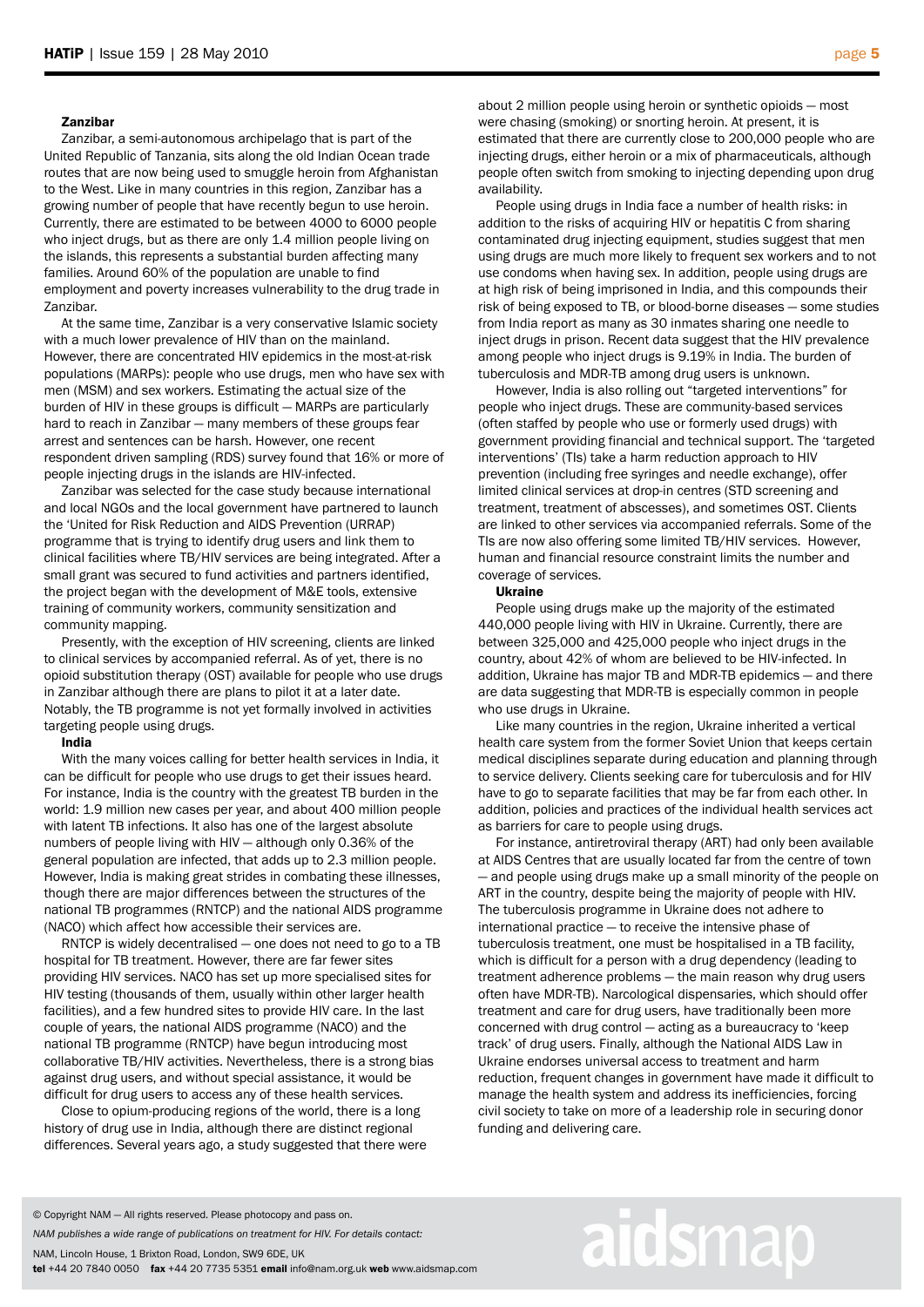However, Ukraine was selected as a case study because civil society has been working with care providers and technical assistance agencies to run a number of projects demonstrating that care can be made more accessible to people who inject drugs. After a number of narcological dispensaries and the Kiev AIDS Centre began piloting small programmes offering OST to drug users, they began to investigate whether services including OST and sometimes integrated TB/HIV care could be provided at TB clinics, AIDS centres and general hospitals by establishing onsite multidisciplinary teams. At the same time, civil society has been trying to reform restrictive government policies that reinforce the vertical health system and that limit the scale-up of OST.

#### Brazil

 In Brazil, universal access to treatment and care is federal law and the country has been a model to other low and middle-income countries in providing TB and HIV care for its population (70% of the population utilise the public health system). TB/HIV integration is ongoing in the HIV and TB programmes, although it should be noted that antiretroviral therapy is only available through HIV programme sites.

 The country also has pioneered programmes working with marginalised most at risk populations (MARPs) including people using drugs. The ministry of health promotes a harm reduction approach (although local municipalities make their own decisions about how to implement prevention activities).

 However, drug use in Brazil differs dramatically from the other countries mentioned here because heroin is not widely available cocaine is by far the most commonly used drug. At one time, drug users injected cocaine, but this has become uncommon as cheap crack cocaine has flooded the market — so much that some neighbourhoods are notorious for being 'Cracklands.' There may be as many as 500,000 people using crack in the country.

 But even though injecting has fallen off, people using drugs still appear to be at an elevated risk of HIV and TB — partly because sexual risk taking behaviours are more common in this population (including sex work to support their drug use), and there is an increased risk of TB transmission in places where drug users congregate. A series of recent studies suggest that 'specially vulnerable' drug users (people who have used drugs 21 days out of the last two months) have an HIV prevalence of around 6%. Meanwhile, the burden of TB among crack users is unknown however, the national TB programme believes it is probably high because other studies show that the rates of TB in the Brazilian prisons (where many drug users wind up) is 30 times higher than the general population, and another study suggests that among the homeless (often crack users), it is 60 times higher than the general population.

 The evidence base for how to provide treatment and access to services to people using crack is limited but Brazil has developed a number of projects offering harm reduction services for people using stimulants, whether injected, smoked or sniffed. Many of the HIV sites also offer outreach and services targeting drug users. In addition, the country has established a new programme, the Centro de Atenção Psicossocial/Álcool e Drogas (CAPS AD) for people who use drugs and alcohol that provides general and psychological health services and screens for HIV and — at some sites, TB, providing referrals for care.

# Joint planning for service delivery

### Multisectoral coordination

 In each country, there is some sort of policy guiding body with government and community representation concerned with

improving access to care for drug users, though the composition and structure varies from place to place.

 For instance, in Zanzibar, "after situational research showed the magnitude of the problem, the US Centers for Disease Control, ICAP [the international NGO] and the government of Zanzibar (namely, the Zanzibar AIDS Control Programme and the Department of Substance Abuse) sat together and began to plan the URRAP programme," said Frida Radedunga Godfrey, who is the Zanzibar programme manager for ICAP who is helping coordinate URRAP.

 Since one of the overall goals for URRAP was to increase the capacity of indigenous organisations to implement effective prevention and programmes for people injecting drugs, three community-based organisations already working with drug users, Zanzibar Association of Information Against Drug Abuse and Alcohol (ZAIDAA), Zanzibar Youth Forum (ZYF), and ZAYEDESA (Zanzibar Youth Education Development Environment Support Association) were invited to be the local implementers of the programme. Together, the strategic government partners, local NGOs and ICAP work as URRAP's management team, planning the project's key strategies and objectives.

 In Ukraine, civil society (the International HIV/AIDS Alliance, the All-Ukrainian Network of People Living with HIV) catalysed the process and pulled together a consortium of stakeholders to scale up OST and integrated care for people who inject drugs including the Ukrainian Institute of Public Health Policy, the Clinton HIV/AIDS Initiative (CHAI), the Ukrainian Medical and Monitoring Centre for Alcohol and Drug Abuse, WHO, UNODC, UNAIDS and the Ukrainian AIDS Centre (which represents the government).

 In Brazil, there is a special secretary directly linked to the president's office, 'the Secretaria Nacional de Politicas sobre Drogas – SENAD (the National Secretariat for Policies on Drugs), who convenes high-level multisectoral forums to decide policy.

 "We all work together — the ministry of justice; the ministry of health, the ministry of social development, and there is a human rights secretariat which is very strong as well, politically speaking, and we have some very strong political partners in our parliament/congress in Brazil," said Dr Mariângela Simão, Director of Brazil's National Programme on STDs, AIDS and Hepatitis. "We have regular meetings, issue reports and hold seminars together on HIV/AIDS and drug use, and drug use in prisons, etc... But when we are talking of the ministry of health we are talking mainly the HIV and mental health departments — not so much TB."

 Indeed, one thing that stood out in all the settings was that the national TB programmes are not yet formally included in the joint planning bodies (nor were the prison or justice departments, with the exception of Brazil). This does not mean that TB programmes are completely uninvolved — for instance, in most settings the AIDS programmes and TB programmes are collaborating; the national TB programme in Brazil is engaged in what is happening in the prison system; while some better funded community-based organisations in the Northeast of India have worked with the TB programme to pilot TB screening at targeted intervention sites. Overall, however, the TB programme are poorly engaged in issues related to drug users — and this was reflected in a weakness in implementing the remaining guidelines.

## Strategic plans setting roles and responsibilities and monitoring and evaluation

 Each setting either had worked or is working on strategic plans or a guideline development process with clearly delineated roles and responsibilities for delivering services to drug users — although again, TB-related activities are not being adequately addressed. For instance, India has good downloadable guidelines (http://www.nacoonline.org/upload/Policies%20&%20Guidelines/2

© Copyright NAM — All rights reserved. Please photocopy and pass on.

*NAM publishes a wide range of publications on treatment for HIV. For details contact:*

NAM, Lincoln House, 1 Brixton Road, London, SW9 6DE, UK

tel +44 20 7840 0050 fax +44 20 7735 5351 email info@nam.org.uk web www.aidsmap.com

# aidsmap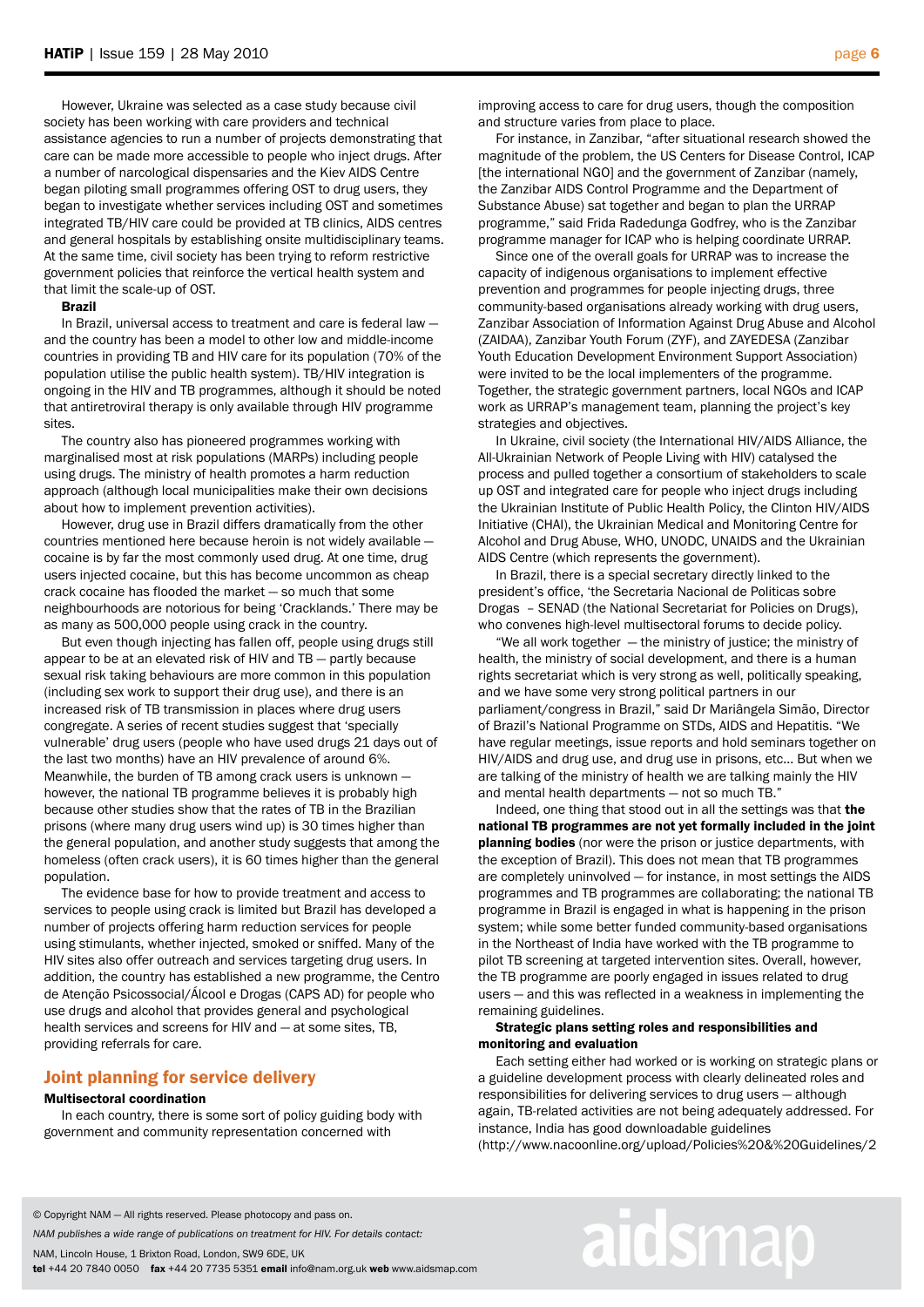7,%20NACP-III.pdf) describing how to set up drop-in centres, set up an OST site, staffing for each site, etc — but these do not yet include enough information for staff to appropriately manage TB in patients.

 In Zanzibar, URRAP has developed a strategic plan that promotes a harm reduction approach to prevention and has been lobbying the government to adopt it. In the meantime, however, URRAP has developed and employed community mapping tools, monitoring and evaluation (M&E) tools and web-based database to make certain that clients received proper referrals and to track the programme's progress. This includes a two-way referral form that records a referral from an outreach worker and requests that healthcare workers at the treatment sites provide feedback on outcomes after referral. Thus far, however, it has proven difficult to get the healthcare workers at the referral sites to fill these forms out and return them to the outreach workers.

 Indeed, perhaps because all of these programmes are in early development, the emphasis of monitoring and evaluation is on how much outreach has been performed to people using drugs and the referral linkages made rather than on following-up on the clients to learn their treatment outcomes. This failure to assess outcomes must be addressed because it is difficult to know whether the programmes are indeed improving the health and reducing the burden of TB/HIV in drug users.

Adequate human resources, training and supervision

 Each setting has taken a somewhat different approach to providing adequately trained staff to meet the local demand for services for drug users.

 Zanzibar is small in terms of both population and area, which to some extent made it easier to map its communities, looking for areas where drug users gather, and then to apportion the territory to the CBOs for nationwide coverage. The international NGO ICAP has a fair amount of expertise in launching new programmes, so it developed the tools and M&E forms the programme would use (many of these are available online at [www.icap.org\)](http://www.icap.org/). ICAP also spent a considerable amount of time training the local CBOs on project and financial management to make their organisations stronger (and able to expand their services and continue the work one day on their own). Outreach workers, former drug users and other community members, are trained to serve as peer educators regarding HIV prevention and risk reduction, and to connect drug users and other MARPs to the health and support services. At the same time, health care workers at the referral sites are supposed to be 'sensitised' to the needs of drug users, and offered training (both formal, in a classroom, and on the job mentoring) to improve the quality of care provided to HIV-infected people who inject drugs. However, more supervision or mentoring is clearly needed to encourage the clinical staff to provide feedback to URRAP.

 However, at the time of the site visit, training on TB/HIV was not being offered to outreach workers and CBO staff.

 "We need more training on TB. Our outreach workers have little knowledge about TB, how to counsel people with TB, how to refer them and how to prevent getting TB, themselves," said Ms Fatima Sukwa, a nurse from the Department of Substance Abuse Prevention.

 In India, Ukraine and Brazil, the size of the drug-using populations and territories being covered are much larger and so far, the efforts to reach them have been under-capacitated. For instance, Ukraine and Brazil do not have enough of their specialised services (integrated care sites and CAPS AD) to meet the demand in their countries. Some of these facilities are beginning to address TB/HIV but they only reach a small proportion of the drug users in the country.

 Meanwhile, in India, NACO provides training and support for TI staff and plans to scale up enough TIs to cover the active drug injectors within the next few years — but there is clearly room for improvement in the programme. During site visits, CBO staff in India complained that TI and OST sites are being allotted too few workers to guarantee quality care, and that the remuneration being offered was not sufficient to hire qualified personnel (doctors and nurses). In addition although CBO staff do receive some training in TB/HIV, it is limited.

 Also, in most of the countries training is primarily targeted to the workers in special services – not healthcare workers in the public health system who may be the first point of contact or the referral contact — which is crucial in those settings such as India that is relying upon effective referrals to get people into care.

 There are efforts underway to address this problem in Brazil. For instance, one institution, the Unidade de Dependencia de Drogas at the Universidade Federal de Sao Paulo, offers e-training courses for healthcare professionals in Brazil who are interested in working with drug users (how to identify problems, provide brief interventions to encourage harm reduction based on the Frames Model (LINK), and how to address the health related concerns of drug users). The CAPS AD are also tasked with providing better training of primary care providers at the family health centre clinics, which may be the first point of contact to the health services.

 But experts such as Professor Francisco Bastos of Fiocruz in Rio de Janeiro complain that it is not enough, and that in many facilities in Brazil healthcare staff are still very biased against drug users.

 "They stigmatise the people. I heard so many times at Fiocruz, "Don't put the drug users here, put them outside, I don't want them here!" And this is in our referral lab, so you can imagine the other places! Regular doctors in Brazil are commonly prejudiced homophobia is one of the problems; transvestites, they hate; drug users, they actually don't want to see them.

 So I think we need to start with the undergraduate students and then train people to be in less denial of the problem and less prejudiced. Of course, this is not easy because we have many different universities but we could offer brief refresher courses and training."

 Operational research is guiding programme development in most settings — some of it is funded by the state or the programme providing services. For instance, the consortium in Ukraine deserves special mention for documenting the evolution of their ICS programme step by step in an attempt to understand what approaches to integrating services work best, and what gaps are remaining.

 Meanwhile, in other settings, local academic institutions and community based organisations are serving a watchdog function by conducting research on the quality of services being offered.

 Crucially, however, programmes are not documenting the local burden of TB or TB/HIV in people who use drugs — *which contributes to the problem being ignored*.

# Implementation of the key TB/HIV services

Most services for drug users in the four case studies are fully engaged with scaling up harm reduction and HIV prevention. But while some of the key activities to reduce the burden of TB/HIV are being introduced, they sometimes seemed added on as an after thought, if at all.

#### TB infection control

 Without implementing good TB infection control practices, people who use drugs are at high risk of being exposed to TB in health services or in other settings where they are congregated (prisons,

#### © Copyright NAM — All rights reserved. Please photocopy and pass on.

*NAM publishes a wide range of publications on treatment for HIV. For details contact:*

NAM, Lincoln House, 1 Brixton Road, London, SW9 6DE, UK

tel +44 20 7840 0050 fax +44 20 7735 5351 email info@nam.org.uk web www.aidsmap.com

# aidsmap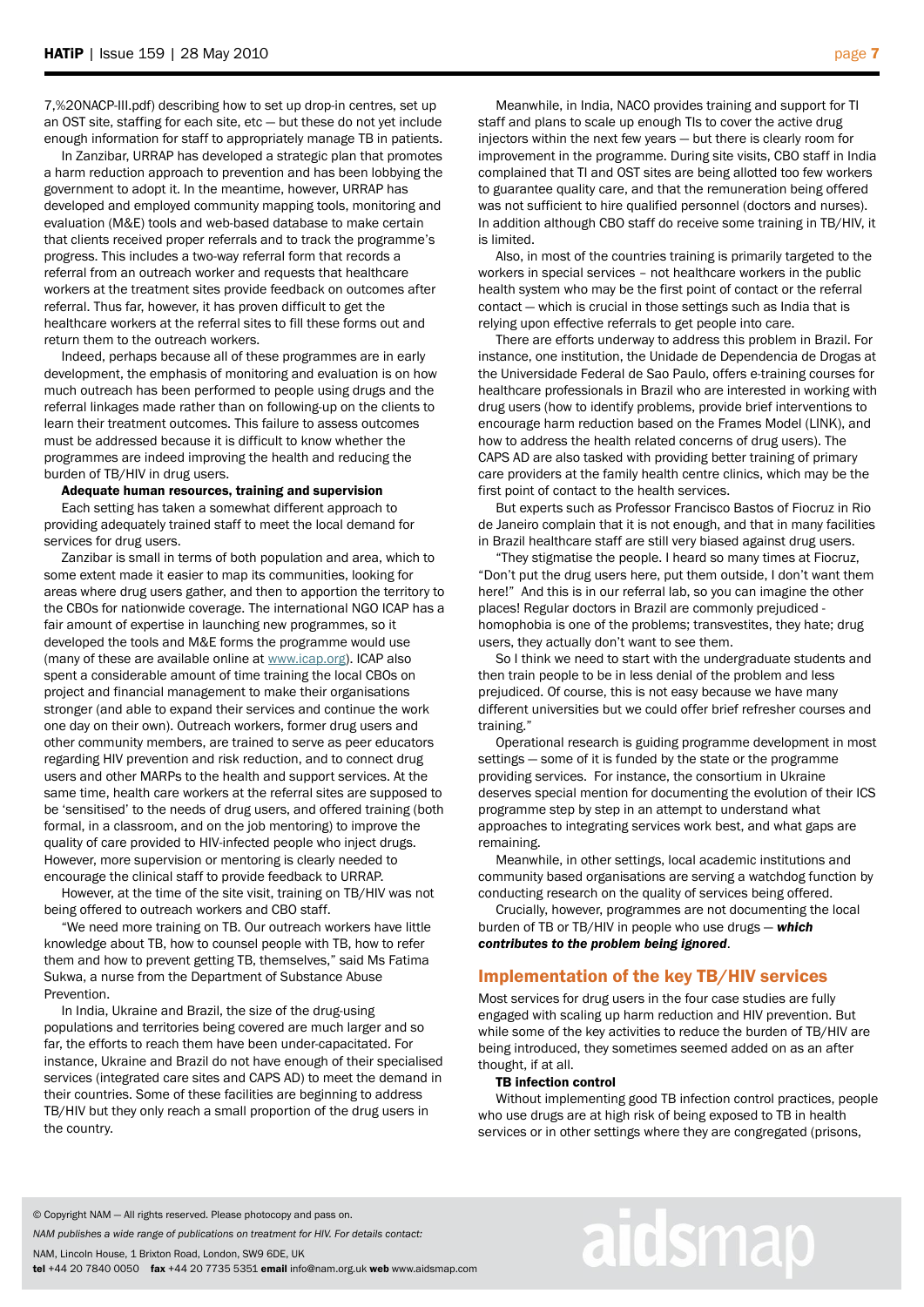Most clinical services in the countries visited are well aware of the risks of TB transmission to their clients and staff, and most of the facilities visited in these case studies claimed to be making some effort to introduce good TB infection control. The HIV facilities in Brazil had infection control plans and advanced ventilation systems, while CAPS AD sites, such as PROSAM in Sao Paolo had used their own funds to install ventilation systems. Similarly, according to Dr Konstantin Lezhentshev of the All-Ukrainian Network of People Living with HIV, they secured funding and took whatever steps were necessary to improve TB infection control in most facilities treating people with HIV in Ukraine — including remodelling some of them. However, he noted that it is not clear that TB infection control has consistently been considered within the OST units.

 Indeed, in most settings, good TB infection control is not happening in drop-in centres or other facilities (including prisons) where people using drugs gather, nor are clients and staff of these facilities being educated about how to protect themselves from TB (except to some extent in Ukraine and Brazil).

 In Zanzibar, people who attend support groups are afraid of being exposed to TB.

 "We know that if you have TB, it is easy to give it out to another person. As you see, the room where we meet is small. The door is not open, and the windows are closed. Last week, one person came with TB and somebody said to him that you are not allowed to come into the room," said one support group member.

 "It was the right thing to do because his TB was still active, he had been on treatment for only five days," said Ms Sukwa. "So allow him to stay home until the time he cannot infect others. But, yes we know this is not a good place — not only for the clients but for the staff here. Because when they are inside here, they close the door and there is no air circulation."

 In India, the National Framework For Joint HIV/TB Collaborative Activities recommend introducing 'simple and feasible' TB infection control practices into health facilities frequented by high numbers of HIV-infected persons — but, other than vague recommendations that drop-in centres for drug users should be 'well-ventilated,' TB infection control is not reaching the targeted interventions.

 "What about TB infection control? We know this is a problem, but we don't have the funding to do anything about it," said Mr Shabab Alam, Project Director for the Sharan TI-1 site in New Delhi. "The government and NACO needs to think and talk about this — and the nurses and other healthcare staff also have their health rights to be considered."

## Intensified case finding for TB & HIV testing and counselling

 Detection of TB and HIV in drug users is the first step to accessing treatment, and reducing mortality and disease transmission from both diseases. HIV testing and counselling can and should be available to people using drugs, preferably at the service sites where they first present, including the specialised services which countries develop to reach them.

 Likewise, routine TB screening is a simple activity that could help flag possible TB cases. The guidelines recommend, at a minimum, that trained counsellors or other lay health workers can administer a brief questionnaire on TB symptoms to screen for active TB, referring those who screen positive to a microscopy centre. Identifying TB suspects is also an important activity to protect workers at community-based organisations and health facilities from TB.

 The site visits found that HIV testing and counselling were more widely available, offered at clinical sites and the specialised

services in Zanzibar, Ukraine and Brazil. However, in India, people using drugs who are clients of the Targeted Interventions must be referred to a testing and counselling centre.

 TB screening tends to only be provided at clinical facilities. In Zanzibar and most of India, outreach workers provide accompanied referrals to get the client to a facility that can screen for and/or diagnose TB. If they make it there, there is a high likelihood that they will be screened in Zanzibar — ICAP supported sites in Tanzania report routinely screening 99% of their clients using a simple TB symptom checklist (see annex ?).

 However, with the exception of a couple of sites in Northeast India, CBO staff and outreach workers are not routinely screening for TB. Another problem in India is that the TB programme is oriented towards diagnosing smear positive TB — people with HIV often have smear-negative or extrapulmonary TB, and have to pay out of pocket for further tests to get diagnosed — which means many cases may be missed.

#### Treatment for TB, HIV and co-management of TB/HIV

 People using drugs have the right to effective TB and HIV treatment in accordance with international clinical guidance — and even though treatment can sometimes be complex when people have multiple concurrent illnesses (including TB/HIV and hepatitis), standard treatments, including OST, can be given concurrently.

 Programmes visited are attempting to improve access to medical care for drug users — which is a positive first step — and having some limited success at getting people who use drugs onto TB or HIV medication.

 In Zanzibar, increasing numbers of drug users are being referred for treatment, but there are no data yet on how effective referrals to TB or HIV care are — but without OST, which encourages people to come in for care, URRAP concedes that keeping drug users in care long enough to get on treatment is a challenge.

 "It's not easy for the drug user to stay on TB treatment because most of them want to get the next fix," said one outreach worker. "To treat an active drug user for TB, you also need to provide him with shelter and counselling."

 In India, site visits found a number of people who inject drugs who were on HIV or TB treatment, usually together with OST. Even though it is policy in India, it was harder to find people with TB/HIV coinfection on simultaneous treatment. Better funded TI sites in the Northeast, where the TI sites are closer to referral centres — and which sometimes can directly provide TB treatment — seem to be having more success at this. Elsewhere, however, people have to pay out of pocket for transport to referral facilities that can be several kilometres from the TI or OST sites.

 Many never reach care. TB care in India is more decentralised than ART and so in theory, should be more accessible but the TB programme requires that people have an address to get treatment, putting drug users who live on the streets at a disadvantage.

 A couple of NGOs serving people who use drugs have reached an understanding with local TB officers to get around this requirement, but this in only happening on a site-by-site basis and similar understandings need to be reached nationwide. Finally, although it is against policy, many doctors still resist prescribing antiretrovirals to drug users, even when the client is on substitution therapy and thus could use better training.

 In Ukraine, the intensive phase of TB treatment can still only be delivered by a TB facility, but some have begun offering OST in order to keep people using drugs in the hospital and on TB treatment. As for antiretroviral therapy (ART), some integrated care sites have placed an infectious disease doctor on staff who can deliver treatment. Co-management of TB/HIV during the intensive phase of TB treatment is only possible at TB facilities with an infectious

#### © Copyright NAM — All rights reserved. Please photocopy and pass on.

*NAM publishes a wide range of publications on treatment for HIV. For details contact:*

NAM, Lincoln House, 1 Brixton Road, London, SW9 6DE, UK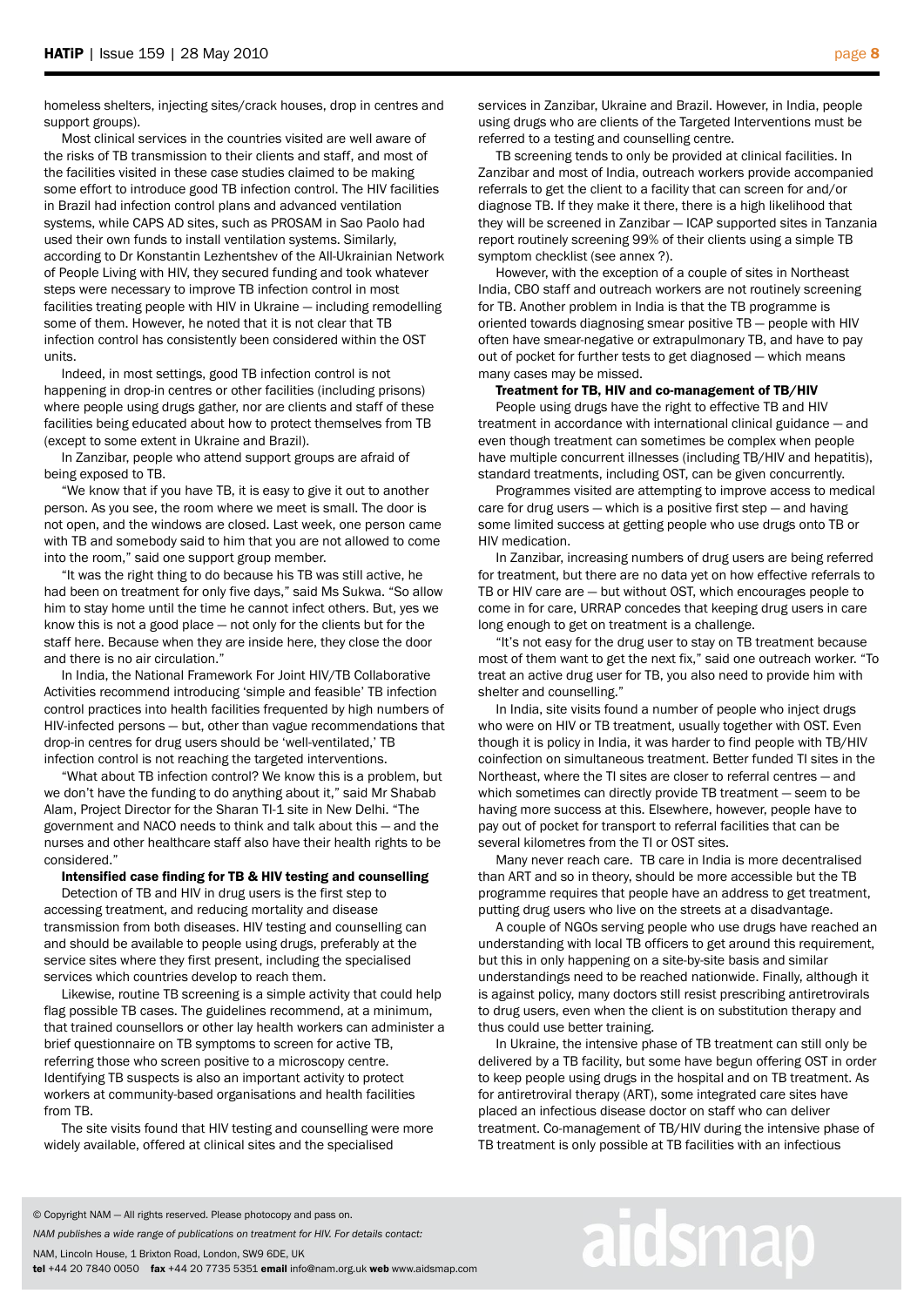disease doctor on the team. The integrated care sites at TB dispensaries visited for these case studies were only beginning to put people on both TB treatment and antiretrovirals.

 Finally, in Brazil, antiretrovirals are only available by referral to specialised facilities but if coinfected, clients should receive co-treatment.

 A related issue is the availability of cotrimoxazole, which is an essential and lifesaving medication for people with active TB who are co-infected with HIV, but sites visits found that this wasn't always prescribed in Ukraine and India, despite international and national guidelines.

TB prevention using isoniazid preventive therapy (IPT)

 People with HIV who have been exposed to TB are at high risk of developing active TB disease — but studies show that a course of isoniazid preventive therapy (IPT) can significantly reduce this risk. In some countries, such as India, it is not yet national policy to provide IPT to people with HIV. In others, IPT may be policy but is rarely done.

 A case in point is Brazil, where it is policy to offer IPT to people known to be latently infected (shown by a positive tuberculin skin test). Some HIV centres have had more success than others at putting people with HIV onto IPT. However, some doctors are reluctant to prescribe the drug, while the requirement to have a positive skin test (which means coming to the clinic once to receive the test, and then a few days later to have the test read). Many people do not make it through this process to get onto treatment, and, at present, there are no data on the number of drug users who actually receive IPT.

### Preventing HIV transmission

 Drug users need access to HIV prevention services to protect themselves and their contacts from HIV. Although sharing contaminated injecting equipment is the most common means of HIV transmission among drug users, in many settings drug users are also at high risk of sexual transmission. For instance, drug users in India are far more likely to report unprotected sex with sex workers — and many have passed HIV on to their wives. Meanwhile, in Brazil, people who use drugs frequently, such as crack users, are also at high risk of HIV, presumably by sexual transmission. Dr Bastos reported that in his studies, there appeared to be a significant overlap between crack use and sex work (for drugs or money).

 Most of the programmes in these case studies are geared to do HIV prevention work. In India, CBOs focus on condom distribution and clean syringe/needle exchange — although there are complaints from some TI's that they were not receiving enough needles for their clients. India's programme also promotes universal precautions to protect staff from needlestick injuries.

 Clean needle kits are widely available in most Brazilian states, even though drug injecting is no longer common. Other community based organisations in Brazil are now more focused on how to reduce sexual transmission among crack users, and some are offering clean sniff kits and crack pipes to reduce the risk of hepatitis transmission from sharing.

 Outreach workers report challenges promoting harm reduction and condom distribution in Zanzibar's conservative Islamic society. However, even though the community does not yet support needle exchange, the CBOs have sensitised pharmacists to at least sell syringes to drug users (which they would not do previously).

 In Ukraine, the National Law on AIDS that endorses a harm reduction approach to prevention and the package of preventive services is widely available to drug users. In addition, scaling up access to OST is partly to reduce the demand for injecting opiates and to prevent transmission of HIV and other infections via unsafe injection practices.

# Barriers — and overcoming them

The special services being employed in Zanzibar, India, Ukraine and Brazil are designed to overcome barriers drug users face, getting effective treatment. However, the case studies identified other remaining challenges that each country must tackle.

#### Models of service delivery

 People using drugs suffer a number of challenges accessing care, from stigma to harassment from law enforcement, to the need to attend multiple facilities for the care that they need, so the guidelines stress that diagnostic and treatment services need to be made as convenient as possible — by collocating services if possible. Barring that, referrals should at the very least be accompanied to make certain that effective linkages to care are made.

 Collocation of services varied by setting. Increasingly TB treatment is being provided at HIV facilities (except in Ukraine), and Brazil's HIV programme is now offering Hepatitis C treatment as well. However, only in Ukraine is the full integration of services being achieved — and even then it is only at a handful of sites.

 "When all of these medical services were offered and rendered on the same spot at the same place, it was extremely convenient, it was great for the client," said Vasiliy Chervenkov, a social worker with the Rainbow Veselka Charity Fund, describing the Integrated Care Centre (ICC) piloted at the Odessa Narcological Dispensary which was temporarily suspended due to interruptions in funding "Now when the client comes here, he gets substitution therapy but unless someone accompanies him, the chances that he will go to the different facilities to be diagnosed, to be treated, are very low. But if a person could still come and have a chance to see the specialists here and receive all of the necessary medical help and support and medications here — that would be the best thing, the best solution."

 In India and Brazil, ART treatment is still only available from specialised facilities, which limits access, especially for drug users. Some experts in Brazil think this must change.

 "The CAPS AD are a major achievement. But what I think is still missing in Brazil is what they call "co-location of services. So you can go to one place and can get everything you need in the same place. This is very very uncommon in Brazil. But only the accredited clinic could deliver ARVs. CAPS AD cannot deliver ARVs. So far there is no solution integrating everything yet," said Dr Bastos during one meeting

 "They often must be linked to at least two or three services for diagnosis, and treatment of multiple conditions. But it's quite painful and hard for the patient to go into so many different places," Veriano Terto, Jr, Executive Director of the Associação Brasileira Interdisciplinar de AIDS (ABIA) in Rio de Janiero said in agreement.

 "My concern as a citizen and as a researcher is that we fought, all of us and from different institutions and civil society, for years and years and years for what we call universal access to ARVs. My concern is that we can have universal access - that's true, the drugs are available - but that we have created a new divide between people who know how to navigate the system i.e. the best informed people and the people that cannot navigate the system well. So instead of improving the equity of the system we can have the opposite, we can just give the best care for the people less in need and the worse care for those most in need. Because if you are co-infected with many different things, you are most in need of very

#### © Copyright NAM — All rights reserved. Please photocopy and pass on.

*NAM publishes a wide range of publications on treatment for HIV. For details contact:*

NAM, Lincoln House, 1 Brixton Road, London, SW9 6DE, UK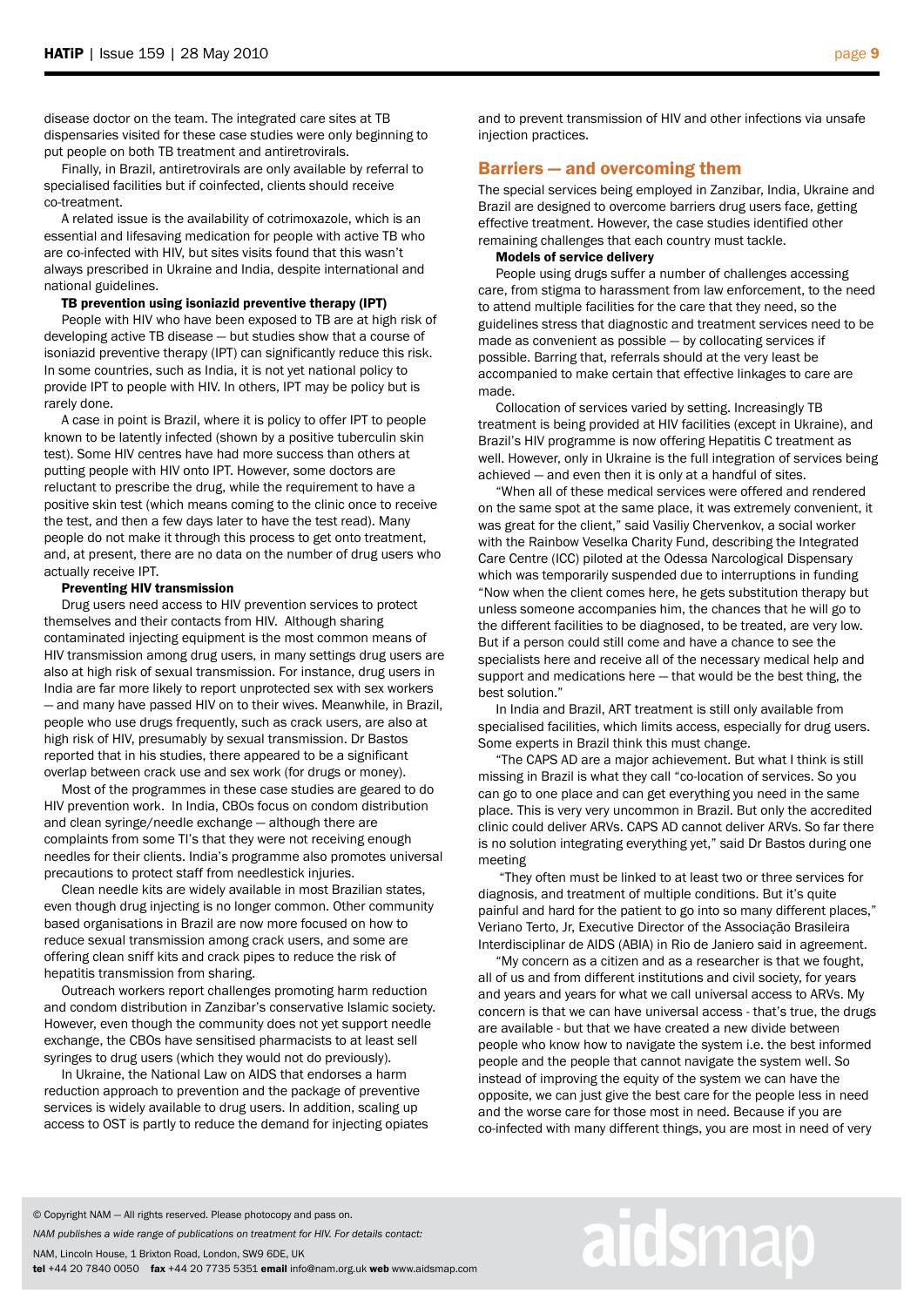good quality care. It's too complicated if you are poor and you have no money for the bus," Dr Bastos concluded.

## Prisons and other places of detention

 Given the greater risks of HIV, TB and other infections such as hepatitis B and C in people placed in overcrowded and poorly ventilated prisons, people who are admitted to prison should receive a medical examination upon entry and whenever needed afterwards. They should receive care that is equivalent to what civilians receive — and there should be mechanisms put in place to ensure continuous care upon being transferred in and out of places of detention.

 However, there is no equivalence of care in the prison system in Zanzibar or any of these countries, although there are pilot projects in some countries such as in Tihar Prison in India, and Manaus in Brazil.

#### Adherence

 While many doctors are afraid to administer TB treatment or ART to drug users because they are afraid that they won't take their medications and could develop drug-resistance, but interventions tailored to their problems can achieve high treatment adherence rates [it would be good to have a citation or two here]. These could include adherence reminders, adherence counselling, contingency management, supervised therapy, OST and ancillary services.

 OST in particular can help retain people in care. For instance, in India, some OST sites have made arrangements with local DOTS (TB medication) providers to allow them to give the medications together with OST. In Ukraine, there is increasing interest in using OST to keep people who use drugs from developing multi-drug resistant TB and even more resistant strains. However, the scale-up of OST remains too limited — it really is an essential tool to keep people who use opioids on care and in services.

 "The AIDS Centre is far away and it's still a hassle to get and stay on treatment," said one client at the Odessa Narcological Dispensary. "If we were not receiving substitution therapy, we wouldn't care, we wouldn't be bothered about all of this. Because we would be busy with other things like looking for money, and looking for ways to find drugs."

 In other settings where stimulants are the preferred drug, there is no comparable drug dependency treatment. Furthermore, the adherence problems may actually be more associated with living on the street, and trying to simply survive. So at the Centro de Referência e Treinamento-DST/AIDS (CRT) in Sao Paolo Brazil (an AIDS reference centre), they have an in-house multidisciplinary team of social workers, psychiatrist, art therapists, psychologists and counsellors who work to find solutions that work for the individual.

 "Right now, we have 3 adherence groups, some in harm reduction, some just using alcohol/drugs. If you add it up, about 400-450 heavy drug users," said one counsellor at the site. "We are working with what the patient can do at that moment — we work with whatever baggage they have. But we don't push abstinence we have a very non-judgemental approach."

# Managing co-morbidities

 As already noted, drug users can have many health problems that need care and treatment but these do not contraindicate HIV or TB treatment, nor should mental health problems or active drug or alcohol use be used as a reason to withhold treatment.

 While there were reports in each country that doctors use co-morbidities such as hepatitis as an excuse not to put people who use drugs on multiple treatments, access to care for drug users in India, Ukraine and Brazil has improved where specialised services have been put in place. However, unaddressed co-morbidities do create challenges to effective treatment.

 For instance, to date, the Indian AIDS programme doesn't see hepatitis as their problem and instructs outreach staff to refer drug users with hepatitis to the general health services. However, India's public health service does not see hepatitis C as a problem of public health significance to the general population and so does not offer treatment. Hepatitis C is a problem specific to people who inject drugs who simply are not receiving care. Left untreated, it can complicate HIV and TB management.

 In contrast, in Brazil, the AIDS programme has taken on responsibility for treating viral hepatitis as well, although there are logistical challenges that still must be worked out to collocate diagnosis and treatment in some settings.

 Also in Brazil, there is an understanding that the universal right to treatment applies to *active* drug users as well.

 "Even using drugs, you are a citizen and you have rights. The fact that you take drugs doesn't mean that you don't have a right to treatment," said Dr Marcio Barbeito, Director of the CAPS AD Centro Rio.

## Global lessons and remaining barriers

Overall, many of these specialised services for drug users are recent developments, and the case studies found that no one is fully following the guidelines yet. However, there are some examples of best practice that may be useful to countries in similar situations. For instance, for settings with no services for drug users, Zanzibar may offer an example of how to capacitate local CBOs to begin to engage people using drugs and the health services. India takes this a step further, by integrating and supporting the CBOs working with drug users into the government's response to help drug users access services.

 The integrated care sites in Ukraine serve as examples for countries saddled with very verticalised health programmes. In Brazil, the AIDS programme has taken a harm reduction approach to provide support and treatment to drug users seeking HIV services, and the government has also recently set up dedicated clinics for drug users. Brazil is also an interesting study for evolving practices working with crack cocaine/stimulant users.

 However, the case studies found a number of remaining barriers in each setting.

 In Zanzibar, things like needle exchange are still considered very controversial and support services are only 'recovery' abstinence-based.

 In India, the scale of services is limited by funds (there is fierce competition for resources for health in India) and the targeted interventions for drug users are minimally resourced. Nevertheless, the bulk of responsibility for making sure that drug users reach services has been placed on community-based organisations, staffed by poorly-paid people and often they have to use their own funds to help patients.

 In Ukraine, the vertical programmes are still very entrenched and facilities have to be both very determined and creative to piece together a multidisciplinary team on a site-by-site basis. It is an almost parallel system supported largely by outside funders that may not be sustainable in the long run until the government takes ownership of the programme and changes policies that keep the system so rigidly vertical. Another problem is that TB care is not really in line with global guidelines. Finally, restrictive policies, paperwork, and patient registration limits OST scale up, and continuity of care is threatened by funding gaps and police actions.

 Brazil faces the problem that there are limited evidence-based treatment options for people who use crack. Another problem is that although harm reduction is the Ministry of Health's policy, policy is implemented at the local level, and some state and municipal

© Copyright NAM — All rights reserved. Please photocopy and pass on.

*NAM publishes a wide range of publications on treatment for HIV. For details contact:*

NAM, Lincoln House, 1 Brixton Road, London, SW9 6DE, UK